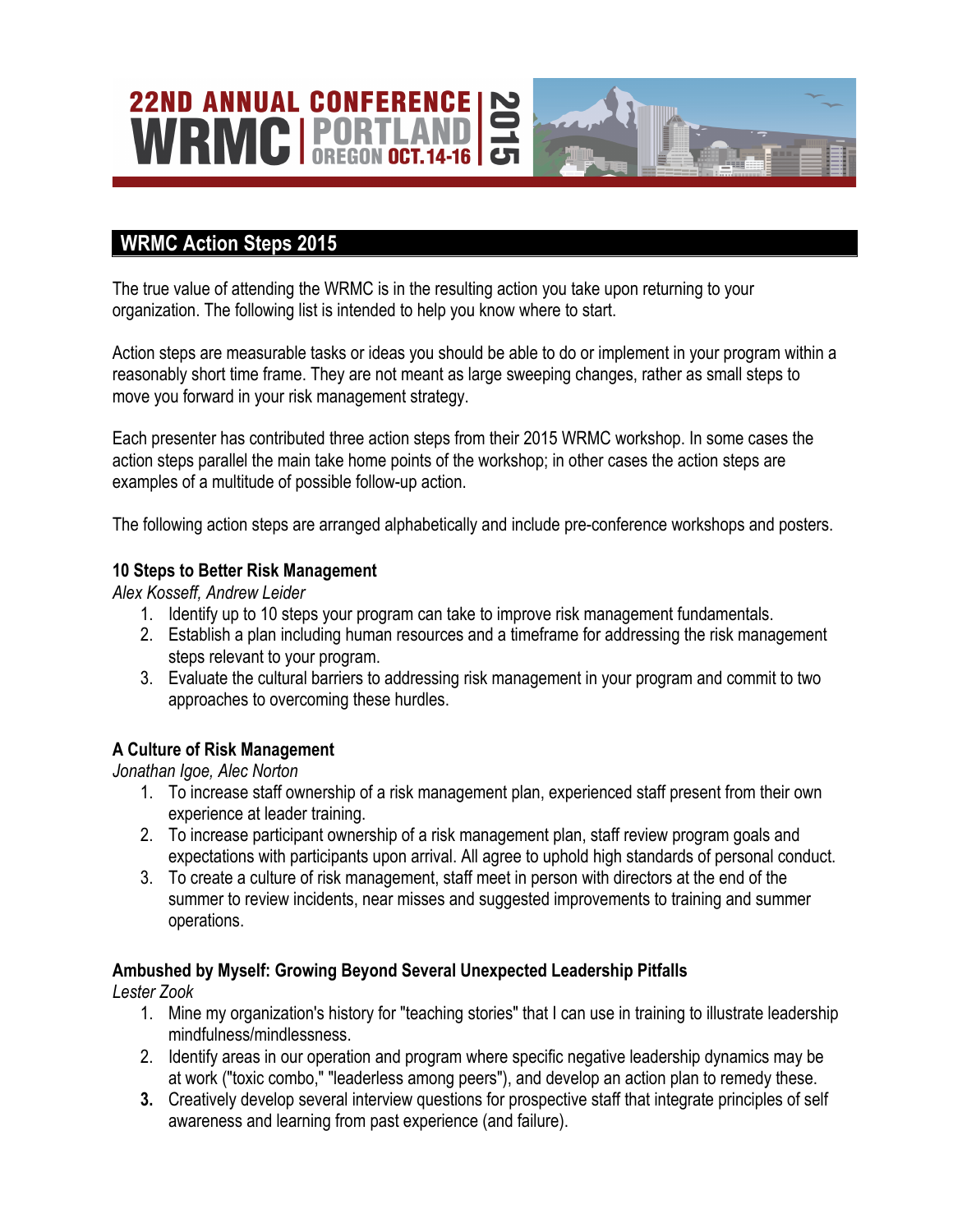#### **And the Winner is...(?) Hot issues, Hot Cases**

*Cathy Hansen-Stamp, Reb Gregg*

- 1. Review your organization's risk management plan and/or policies to identify and address issues raised in this session's legal discussion.
- 2. Identify issues raised in this session that affect your operation and incorporate case discussion and outcome into your organization's staff training.
- 3. Work with legal counsel to review case law in your jurisdiction that address 3 issues raised in this session. As a next step, consider having legal counsel provide you with a brief review of case law and laws that specifically impact the different aspects of your operation and your documents, prioritizing discreet areas.

#### **Blindspot: Near Miss Trauma**

*Brendan Madden* 

- 1. Program managers should adapt their near miss review practices to include processes for searching for the signs and symptoms of stress injuries.
- 2. Program managers should investigate support services to assist staff who have experienced occupational stress injuries (example: local therapists who are certified in EMDR).
- 3. Administrators should develop a plan to create a supportive culture around (a) reporting near misses, and (b) reporting signs and symptoms of occupational stress injuries.

#### **Case Studies in Wilderness Medicine: Matters of Judgment**

*Shana Tarter*

- 1. Review the experiences in which you have provided medical care, identify at least one thing that was different than you experienced in your training, and share that with your peers.
- 2. The next time you provide care in a remote setting, ensure you step away from the patient/scene, review your notes/verbalize your notes, and create physical or temporal distance before making key decisions.
- 3. Add an extended (12 or more hours) scenario into staff training to prepare instructors for long term care responsibilities.

#### **Case Study of a Major Burn Injury and the Subsequent Litigation**

*Al Wright*

- 1. Program managers will review and enhance their safety management protocols as it relates to stove safety and other potential equipment related failures.
- 2. Outdoor staff will improve practices for administering release forms to students and will increase detailed planning for post-incident emergency responses.
- 3. Managers will increase awareness of steps in the litigation process as a defendant.

#### **Cases in Quantifying Risk**

*Ross Cloutier*

- 1. In general terms, to understand that the ISO 9000 risk management standard exists and see how a risk manager might apply its structure to their own organization.
- 2. To take the Parks Canada risk assessment template and apply its process to other organizations.
- 3. To be able to take the Avalanche Avaluator and SAR Risk Assessment Guide and apply the risk management principles behind their development to other, new, wilderness risk management applications.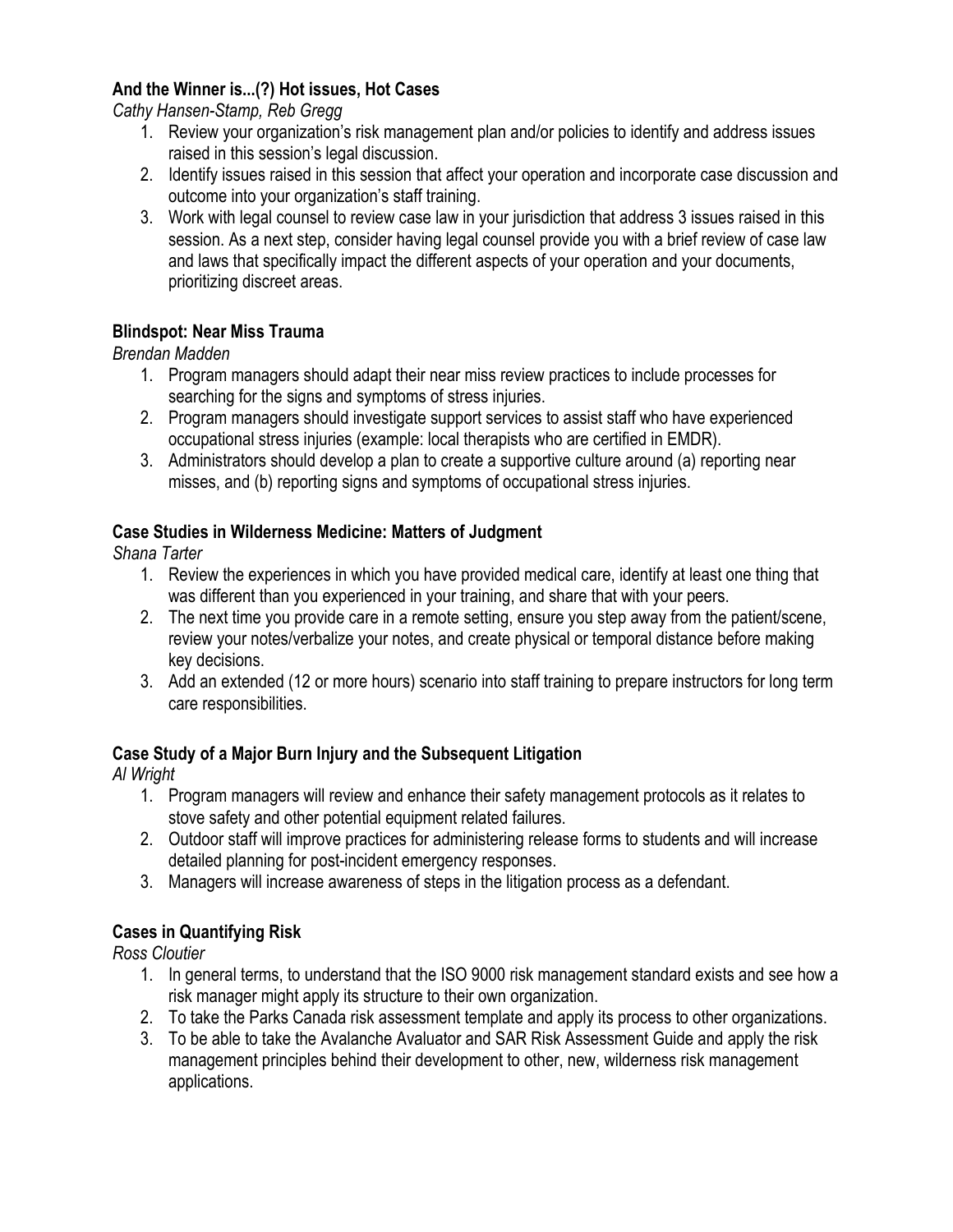#### **Checklist Manifesto for Outdoor Programs**

*Al Wright*

- 1. Outdoor staff and managers will evaluate current-use checklists for effectiveness.
- 2. Staff and managers will adopt improved check-lists for their adventure activities.
- 3. Managers will adopt practices for training staff in use of the checklist system.

#### **Climbing Incident Analysis: Mazama Case Study**

*Doug Wilson*

- 1. Identify your organization's top 3-5 incident types using an incident pareto.
- 2. Brainstorm potential root causes for those incident types using Ishikawa diagrams.
- 3. Analyze commonalities in your incident data and work with your leaders to determine potential steps to reduce future incidents.

#### **Communicating Through Crisis: A Holistic Approach**

*Will Marling, Skip King*

- 1. Gain understanding of the impact of physical and/or emotional trauma experienced by victims, responders, and organizations – how it's caused, and how it radiates through entire communities.
- 2. Gain understanding of what the public wants to know, and how both conventional and social media work to answer those questions
- 3. Learn to align communications efforts so that essential messaging remains consistent and accurate, while being sensitive to the needs of both victims and organizations dealing with a crisis.

#### **Contracting with Outside Organizations**

*Cathy Hansen-Stamp, Todd Duncan*

- 1. Analyze your organization's current (or projected) contracting arrangements for vendors, organizations engaged in a mutual services arrangement or other third parties. Consider whether those arrangements align with your mission, and adjust as appropriate. Characterize the nature of the remaining relationships and develop screening guidelines.
- 2. Work with informed legal counsel to develop a contract template or template/s for your contracting relationships. Develop an administrative system for overseeing contract arrangement and negotiation, with attorney and insurance representative input as needed.
- 3. Consider targeted staff training regarding roles and responsibilities in contracting relationships.

#### **Crisis Communications Boot Camp**

*Skip King*

- 1. Identify key INTERNAL communications roles (news media, social media, family, staff, and government relations); determine who in your organization will handle them in a crisis situation.
- 2. Identify external human and physical resources that will facilitate crisis management, and preplanning to establish necessary relationships to ensure smooth flow of information.
- 3. Identify mechanisms for skills development, and develop the framework for your own Emergency Communications Plan.

#### **Crisis Management: A Preplan in Action**

*Drew Leemon*

- 1. Identify three to five questions that would likely be asked of your organization in a crisis.
- 2. Craft organizational and crisis message points unique your organization.
- 3. Practice two new methods of monitoring social media.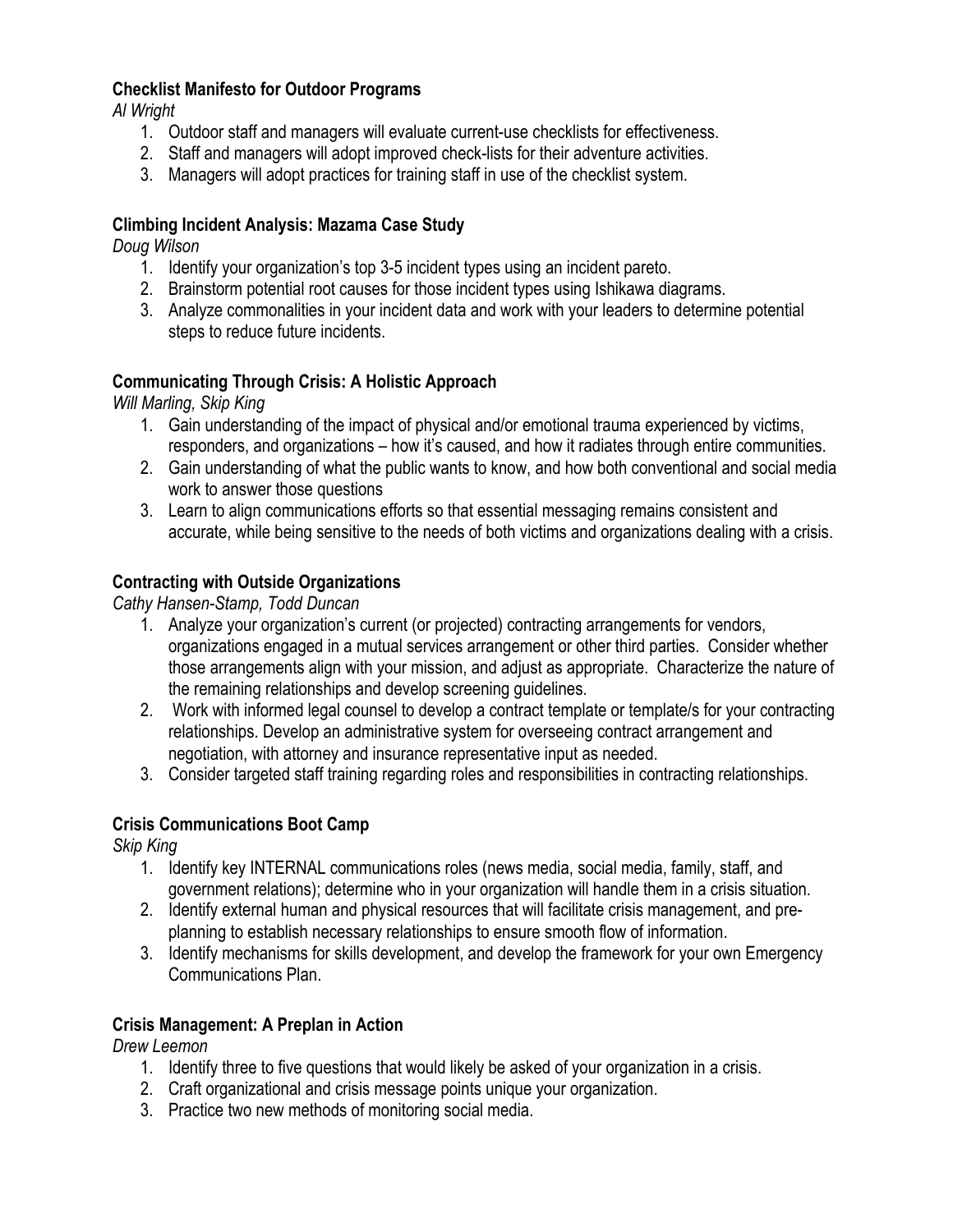#### **Decision-Making: Errors of Perception**

*Gates Richards*

- 1. Address decision-making strategies within your team as a concept worthy of attention, but do so without focusing on a specific decision.
- 2. Conduct some of these activities within your team to illustrate that we all have misperceptions–this is a fact, not a judgment.
- 3. Create a decision-making system within your team to minimize the chances of only one perspective being used in the DM process

# **Developing a Culture of Risk Management Throughout Your Higher Education Institution**

*Paul Tame*

- 1. To identify risk management priorities and support champions across the institution/organization, leveraging administration and policy managers at all levels to develop common objectives and shared purpose.
- 2. Compile audit data and risk management resources, motivate the various parties to engage in dialogue and develop mitigation strategies.
- 3. Develop a cross campus/institution/organization culture of risk management across all departments and branches within the institution.

#### **Dissecting Critical Incident Response: Applying Concepts to Your Own Program**

*Steve Smith, Amberleigh Hammond*

- 1. Use the workbook to review your own written emergency response plan.
- 2. Conduct a crisis scenario using your emergency response plan to rehearse organizational response.
- 3. Revise or improve your emergency response plan based on the learning from your scenario.

#### **Effective Outdoor Program Design & Management**

*Paul Nicolazzo, Joel Reid*

- 1. To reduce incidents within an outdoor program, train your instructors to the point of failure for an accurate self and organizational assessment.
- 2. To increase instructor judgment, train your instructors in site management theory followed by field demonstrations and practice using established activity progressions sites.
- 3. In order to design and manage a outdoor program effectively, organizations should consider administrative candidates who are aligned with their mission and vision, have spent numerous years in the field as instructors and staff trainers in the activities they will be managing before being trained and mentored as an administrator.

#### **Evolution of a Process: Recording and Using Risk Management Data to Improve Your Program**

*Nathan Trappe, Kate Farthing*

- 1. Analyze your current process for collecting RM data and explore how each item contributes to the overall understanding of risk on your programs. What information are you collecting? Do you know why you are collecting it and what you want to use it for?
- 2. Develop a framework for developing a risk analysis tool for categorize incidents and accidents and creating dynamic, usable reports
- 3. Identify a timeline for updating your risk management reporting tools and set a goal for implementing a risk review and analysis process that can be completed within the year.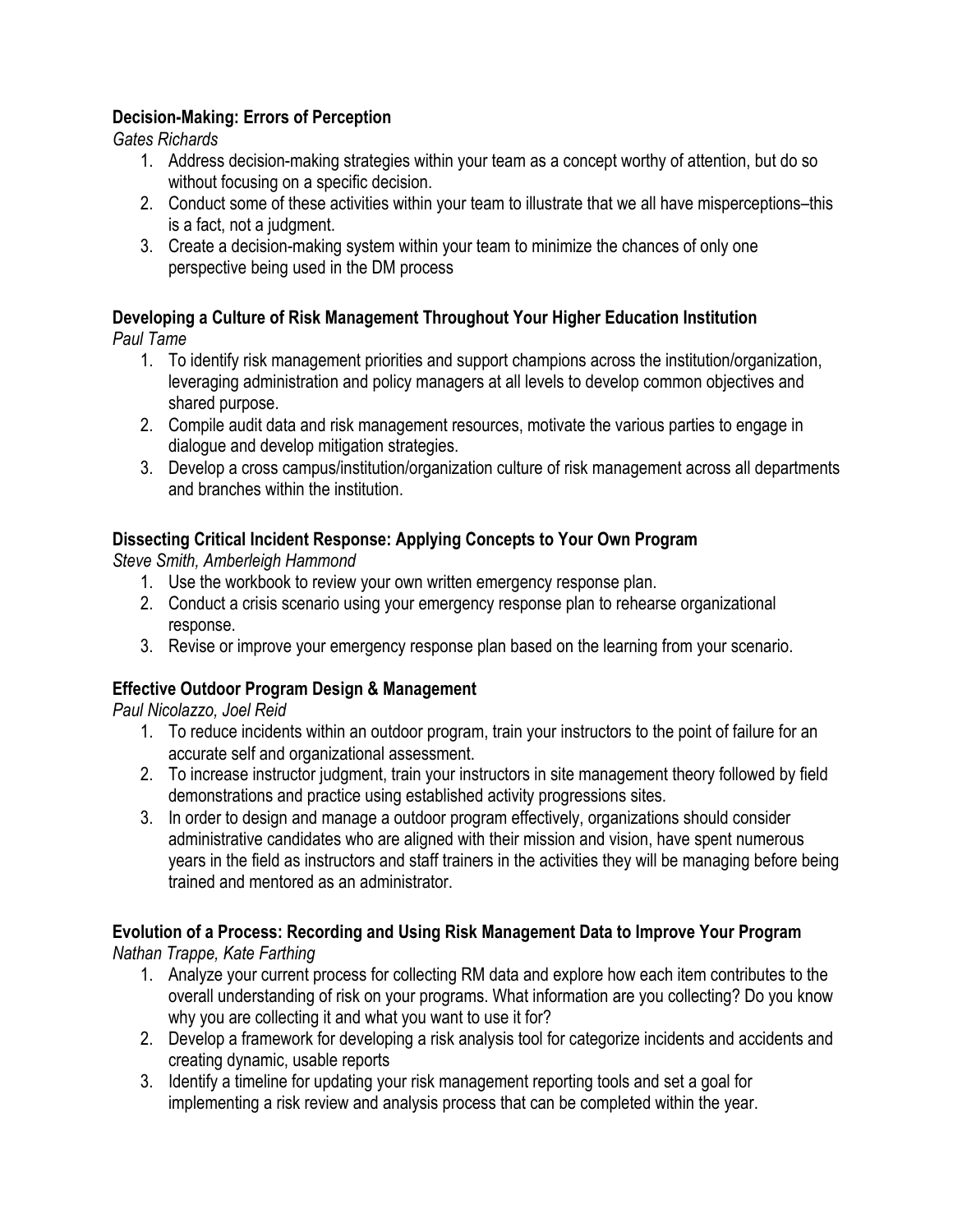#### **Green Horns to Gurus: Program Supervision Strategies for Managing and Supporting Field Staff** *Chris Benson*

- 1. Identify your definitions of competency, experience, and self-awareness for the needs of your program and staff.
- 2. Experiment with a paradigm that asks which quadrant your staff, or staff team are operating in. Use specific tools/strategies, and questions to help support the staff.
- 3. Do your own research that qualitatively or quantitatively looks at your safety results vs. your staff's experience, competence, and self-awareness.

#### **Have You Got it Covered? Exposures That Could Lead to an Organizational and Financial Meltdown**

*Steve Neal, Sam Daume, Mike Lucas, Don Pachner*

- 1. Plan a meeting with your insurance broker, legal counsel and other professionals to review your organization's insurance program coverages with a goal of understanding what is and what isn't actually covered.
- 2. Create or review Employee Handbooks and Forms, ensuring stated policies, practices and procedures clearly communicate standards of behavior for a non-threatening, respectful and diverse workplace.
- 3. Develop an annual process to ensure members of your organization understand the importance of timely and accurate reporting of insurable incidents.

### **"I'm not like the others:" 3 Activities to Minimize the Emotional Risk of Exclusion**

*Rachael Price*

- 1. Facilitate three exercises from the "NOLS Inclusion Briefing Guide" (found in the WRMC on-line resource center) with your staff.
- 2. Encourage staff to use the "Iceberg of Diversity" activity (found in the WRMC on-line resource center) with program participants.
- 3. Every week, practice one act of allyship, and encourage your staff to do the same.

#### **Inclusion and Cultural Competency for the Outdoor Educator**

*Rachael Price, Liz Hardwick* 

- 1. In the next season, facilitate three exercises from the seminar (and the accompanying facilitation guide) with your staff, and encourage them to facilitate at least one with students.
- 2. In the next two years, incorporate at least 5 structural inclusive practices per year within your organization to change your organizational culture.
- 3. Practice an act of allyship every week to support a member of a nondominant community.

#### **Lessons from Leaving: Analyzing Student Motivations and Prevention Strategies for Early Dismissals**

#### *Graham Ottley, Curt Davidson*

- 1. Implement at least 1 new training technique for field staff to mitigate behavioral or motivational issues.
- 2. Analyze how well your current staff training prepares your instructional staff for early dismissals and behavioral/motivational events.
- 3. Provide an understanding of how staff can prevent behavioral or motivational reasons for leaving the field.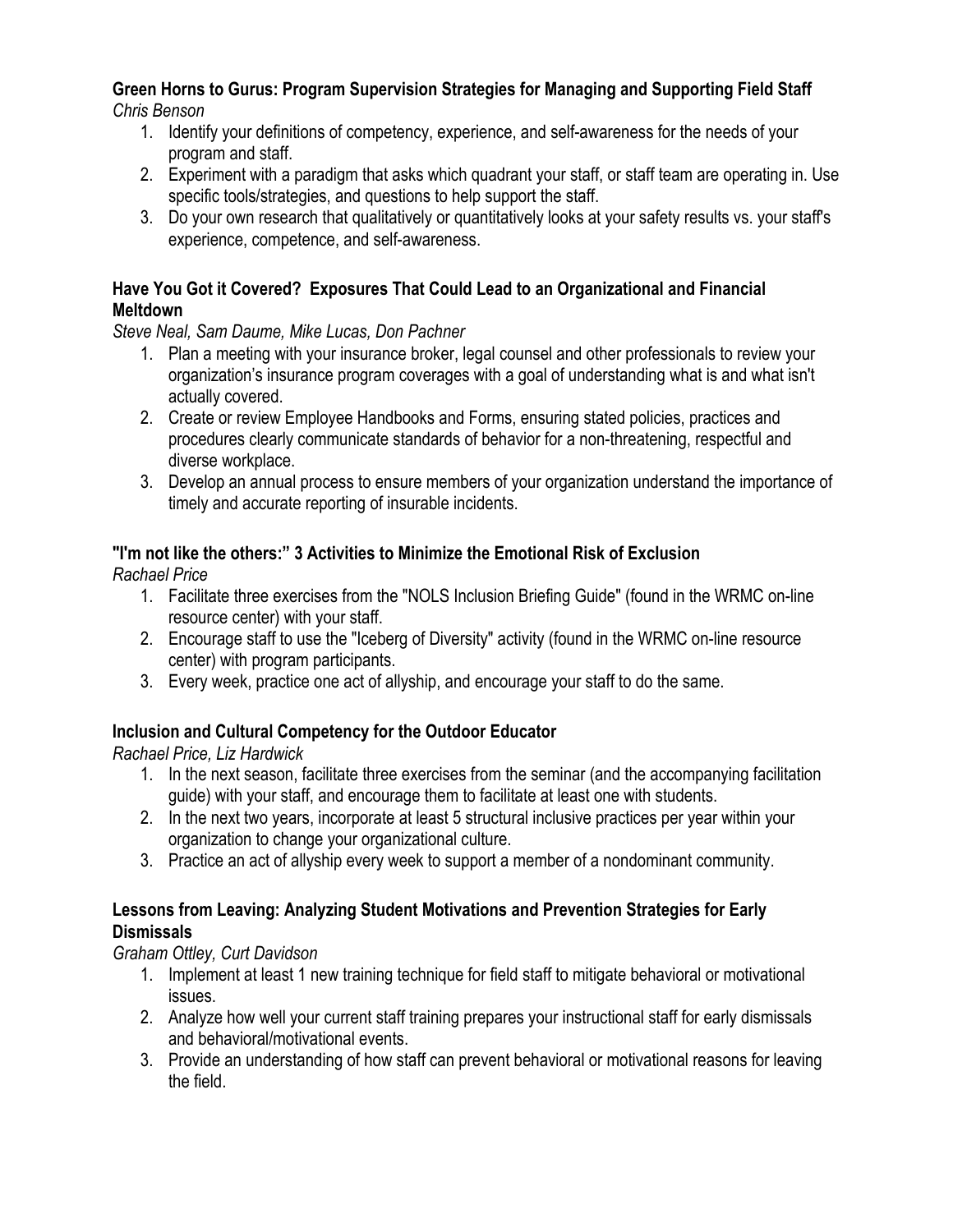#### **Medical Topics for Remote and Wilderness Medicine**

*David Johnson*

- 1. Programs should be aware of current medical concepts in order to develop sound, medicallyrelated field policies.
- 2. Staff should be familiar with relevant, basic medical information so that they may perform more safely and competently in the field to mitigate risk and minimize harm to clients who may be sick or injured.
- 3. An understanding of medical risks, sound medical practice, and current epidemiology can aid program when selecting first aid training, training providers and consultants for a program.

#### **Minimizing Risk When Working with 'At-risk' Populations**

*Kati Mayfield, Becca Polglase, Diane Girard, Julie Dubin*

- 1. Look at your current program offerings. Consider how you have had to adapt these programs to new audiences, or what it would entail to do so.
- 2. Meet with potential and current community partners who are working with the types of communities you would like to work with, learn from them.
- 3. Do you currently have the necessary liability insurance to work with kids or other "at-risk" populations? Contact your insurance provider if you aren't sure.

#### **Mock Trial Focus Group**

*Tracey Knutson, Wilma Gray*

- 1. Learn issues central to wilderness recreation lawsuits and discover the range of responses and attitudes that can be expected from jurors at trial.
- 2. Armed with these insights, program leaders/owners can assist your attorney to tailor strategy for handling a lawsuit to fit best with your organization, including discovery and possible settlement.
- 3. Provide risk assessment data useful for your program

#### **Navigating Health, Safety, Security and Risk Management Abroad**

*Bill Frederick*

- 1. Identify the 5 most significant hazards to your program.
- 2. Articulate specific strategies for prevention and mitigation of most significant hazards.
- 3. Develop transportation, communication, program vetting, contracting, and crisis management plans based on health, safety and security strategies.

#### **NOLS Administrative Risk Management Training**

*Katie Baum Mettenbrink, Dave Yacubian, Brendan Madden*

- 1. Take two exercises from the training and use them in in an administrative staff training in the next six months.
- 2. Ask your insurance carrier if they have tools that you can use for driving training.
- 3. Clarify emergency response roles and procedures, in writing, with your contractors.

#### **Parent Phone Call Lab**

*Liz Tuohy, Emily Ledingham*

1. Identify two characteristics or behaviors of potential parents (or clients) that are likely to hook you into angry or defensive communication. Write down one strategy for responding constructively to each of those behaviors.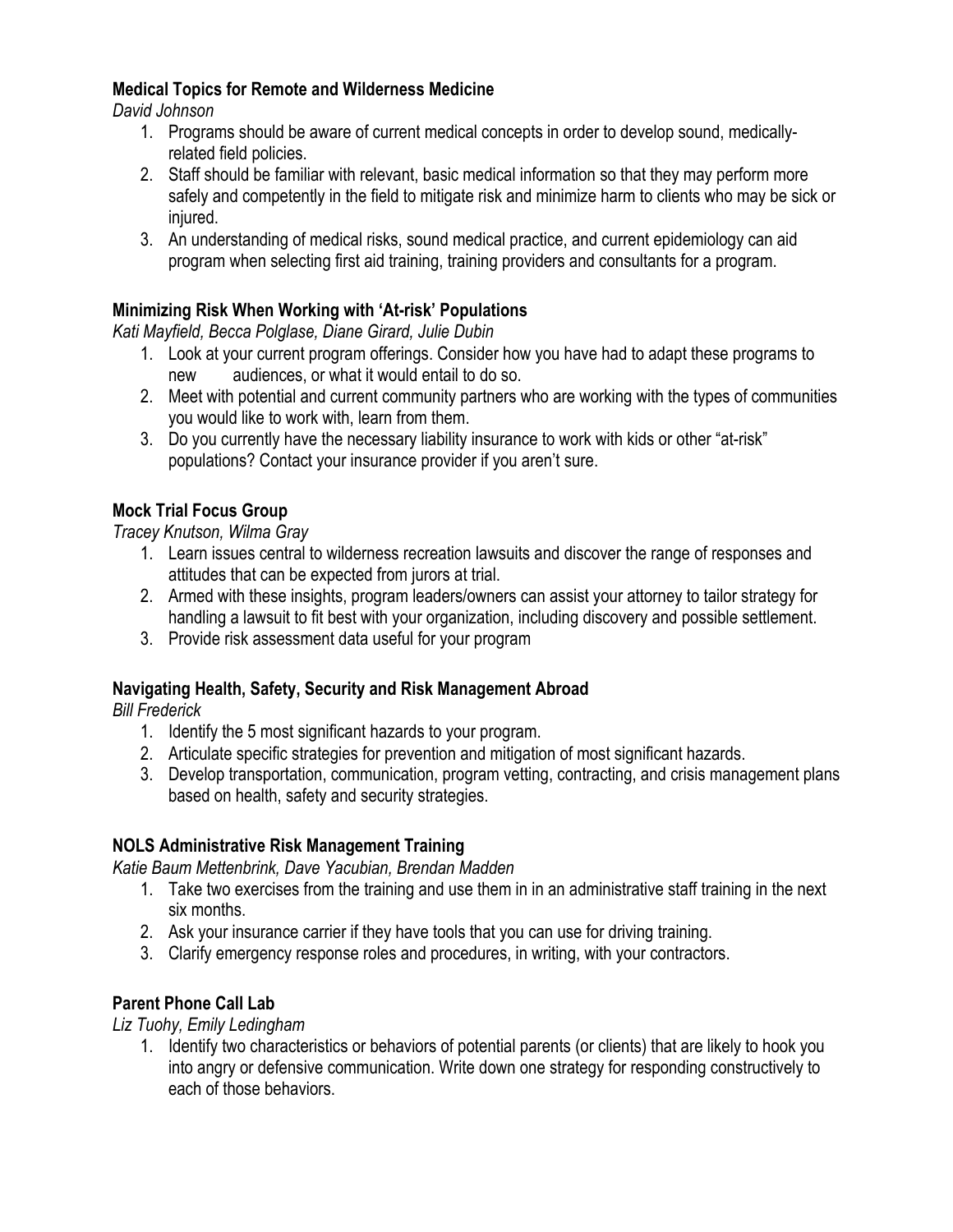- 2. Identify five pieces of information you want to have written down before making your next parent phone call about a behavioral incident. Then do the same for a medical incident. Incorporate those lists into your next staff training.
- 3. Identify two people in your program or a similar program who can serve as resources for you in preparing for or debriefing a challenging parent phone call. Contact those people in the next six months about serving as resources for you in the future.

#### **Performing Under Pressure (pre-conference)**

*Deb Ajango*

- 1. Create a realistic and intense/stressful emergency-based scenario (field or administrative) that can be used to improve instructor performance under stress.
- 2. Develop organizational guidelines or a create a form that can be used to help people give and receive effective feedback.
- 3. Create a useable and effective checklist that is single-task oriented and that can help guide employees through a field emergency.

#### **Performing Under Pressure**

*Deb Ajango*

- 1. This workshop will identify how and why people under-perform during intense situations. Participants will be asked to identify specific teaching methods that can be incorporated into their own organizations that can improve instructor performance under stress.
- 2. Participants will be given ideas for modifying field emergency action plans; they then will identify how these ideas can be incorporated into their own organizations in an attempt to improve instructor performance under stress.
- 3. Participants will be given ideas for modifying administrative action plans; they then will identify how these ideas can be incorporated into their own organizations in an attempt to improve administrative performance under stress.

#### **Practicing Your Worst Nightmare: A Realistic Emergency Response Scenario**

*Gretchen Ostherr, Frances Mock*

- 1. Use realistic scenarios to train leaders for responding to emergencies.
- 2. Review your Emergency Response Plan (ERP) to identify gaps in your communication, media relations and operational response.
- 3. Include a process for collecting evidence and witness statements in your ERP. Understand the legal issues related to emergency response.

#### **Preparation for Field Activities in Uncontrolled Environments**

*Dave Story, Pam Collins*

- 1. Risk Assessment Process
- 2. Hazard Identification and Mitigation
- 3. Risk Matrix and Summary

# **Preparing and Executing Effective Critical Incident Simulations with Administrative Staff**

*Mark Vermeal*

- 1. Identify 3-5 plausible critical incidents.
- 2. Determine where on the simulation continuum their organization currently is and plan the first in a series administrative staff simulations.
- 3. Conduct the simulation and implement changes.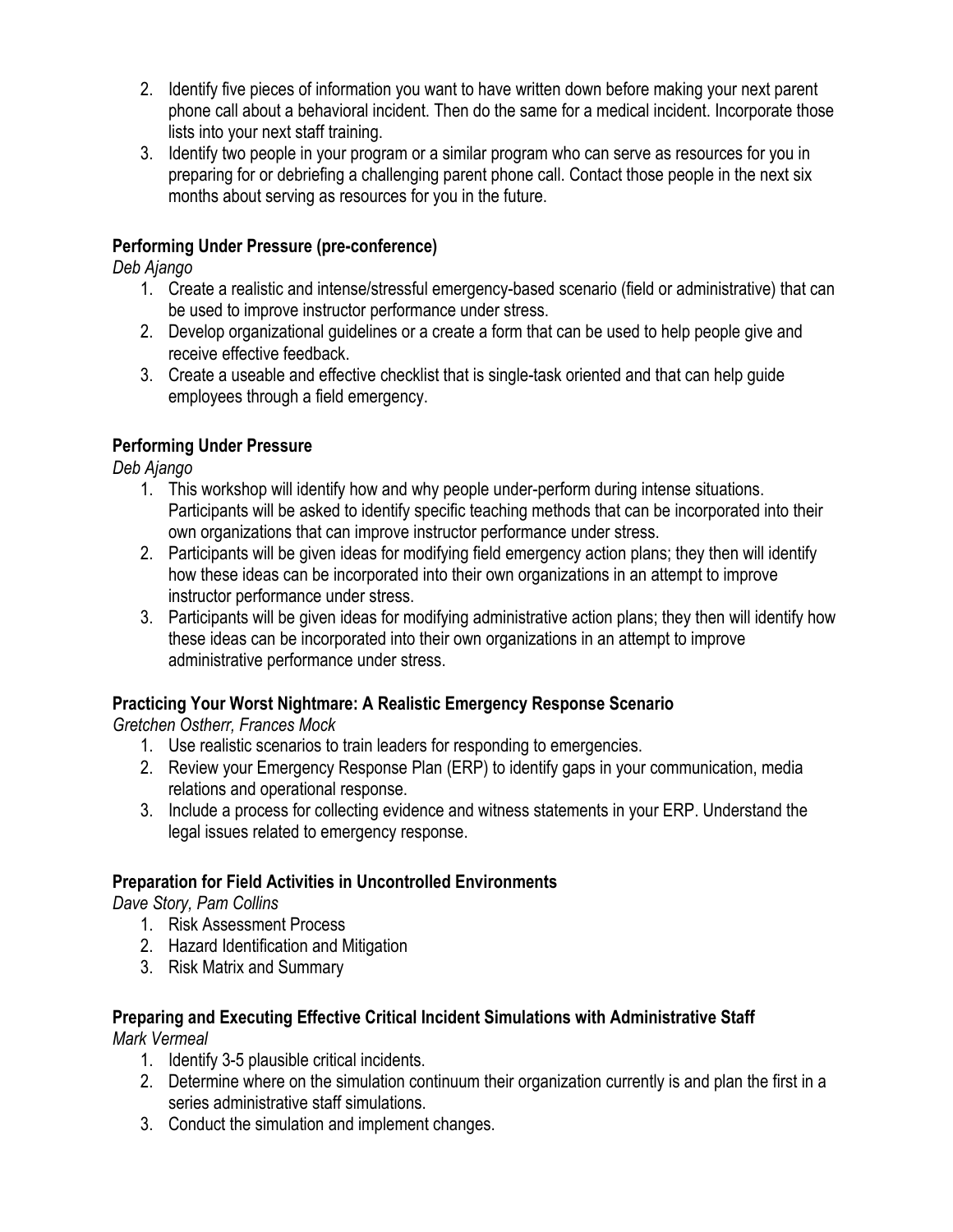#### **Psychological First Aid Toolkit**

*Laura Gladrey Griebling, Paul Dreyer* 

- 1. Participants will have greater understanding of the larger context of psychological first aid tools used in a multitude of disaster settings, and how they are currently being utilized in wilderness contexts.
- 2. Participants will understand the basic mechanisms and development of stress related symptoms following unexpected incidents
- 3. Participants will see and practice with some practical and reproducible tools that they can incorporate into their program settings when unexpected events arise. These tools will help support reduced development of stress related symptoms.

#### **Ready for Prime Time? Crisis Training for Traditional and Social Media**

*Travis Taylor, Karmina Zafiro*

- 1. To improve crisis readiness, your crisis communications "fast pack" should include a threat assessment, template action plan, audience matrix, social/media policies, incident control center checklist, and flow charts, logs and rosters.
- 2. When a crisis is imminent, always do a PANTCHEK:
	- Public welfare is the first priority
	- Assemble the facts. Once they are verified, Announce All bad news at once
	- No blame, No speculation, No repetition of negative charges or questions
	- Tell your side of the story or Take responsibility
	- Care and Concern for those affected express it sincerely and right at the outset
	- High-level organization spokesperson let the public see the crisis has top-level attention
	- Ensure that it will not happen again with a solid plan that will generate confidence
	- Keep a separate plan for moving daily business ahead
- 3. When refreshing your social media guidelines, ensure responses are geared toward genuine concerns and answer the big questions, consistently and quickly.

#### **Rejecting The Binary: The Benefits of Considering Emotional Risk for LGBTQ Individuals**

*Kira McGieson, Elyse Rylander*

- 1. Examine your organization's policies and practices regarding emotional risk management for LGBTQ individuals.
- 2. Include Queer Sense as a tool in your organization's risk assessment repertoire.
- 3. Introduce Queer Sense to staff as an additional emotional risk assessment tool.

#### **Risk Management Metaphors from Baja Road Signs: A Guide to Risk Mindfulness**

*Eric Boggs*

- 1. Identify two characteristics or behaviors of potential participants that that are likely to lead to poor risk management. Write down one risk-mindful habit for responding constructively to each of those behaviors.
- 2. Identify one metaphor that you want to have written down before making your next emergency phone call, a medical incident, and a behavioral incident. Incorporate those lists into your next staff training.
- 3. Identify two habits in your context that can promote risk-mindfulness (the practice of paying attention in a particular way, on purpose and in the moment)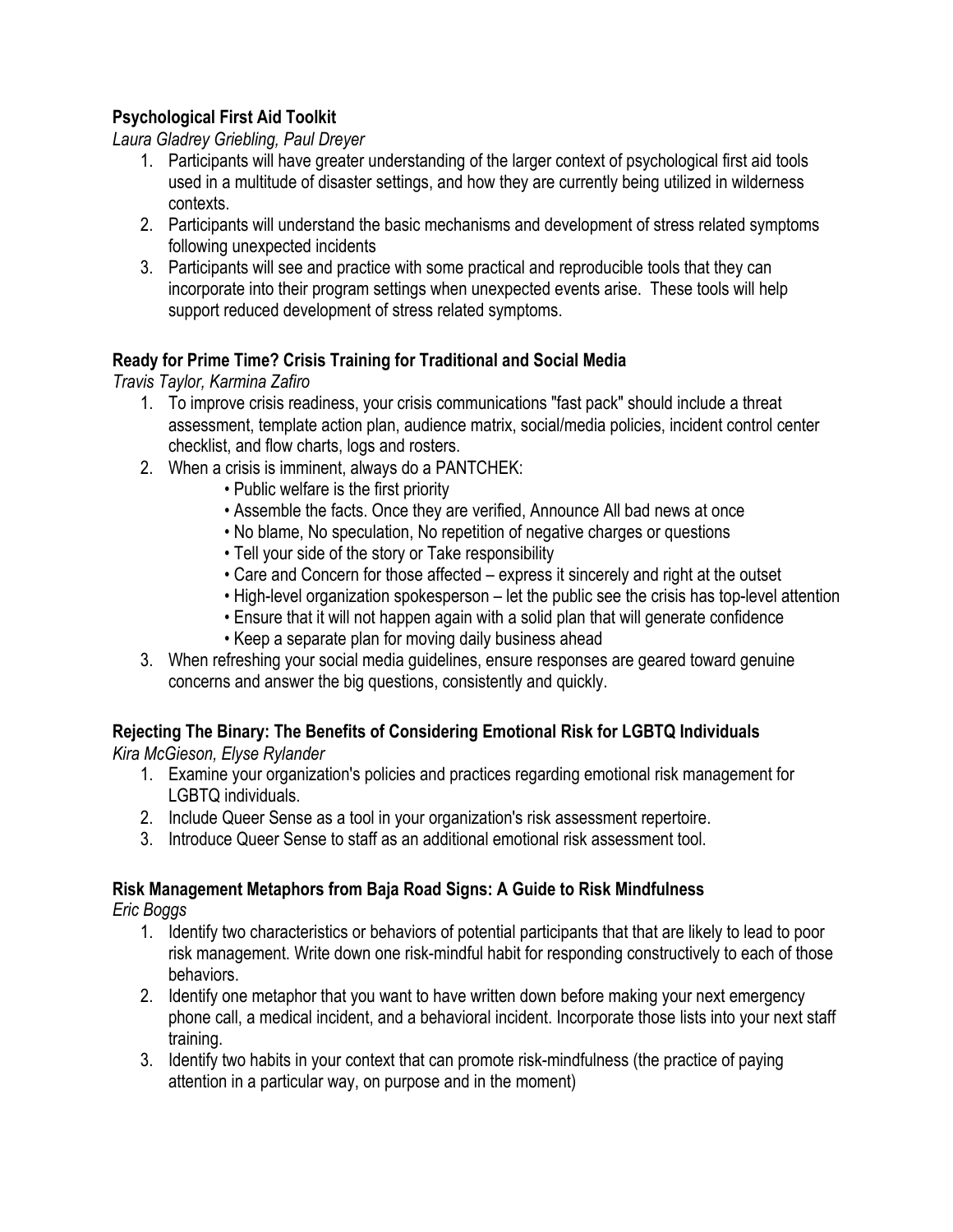#### **Risk Management: The Traumatic Aftermath**

#### *Will Marling*

As an introduction to area of crisis response and intervention:

- 1. To identify emotional needs after a critical incident, risk managers should diagram the emotional impact to determine priorities
- 2. To equip team leaders with skills to support those harmed and traumatized, risk managers should introduce crisis intervention checklists to team leaders during training
- 3. To promote physical and emotional health, risk managers should follow a self care checklist with every managed incident.

#### **Sharing in Safety: Risk Management for Corps**

*Dave McEvoy, Jarrod Ball, Greg Moore, Rachel Lettre, Su Thieda, Jeff Parker*

- 1. Incorporate new teaching tools into staff and corps member trainings.
- 2. Build a network of colleagues to share feedback and best practices.
- 3. Examine actual case studies and key decision-making points.

#### **Structured Interviews: Moderating Risk Acceptance**

*Adam Brown*

- 1. Identify the link between recruiting/hiring practices and potential exposure to risk.
- 2. Identify where their organization falls on the spectrum of interview complexity & style.
- 3. Provide framework and schema for raising the bar of organizational hiring practices and ultimately staff quality.

# **Supporting Struggling Participants: Strategies for Managing Behavioral and Mental Health Issues**

*Katie Baum Mettenbrink, Emily Leddingham*

- 1. Define two zero tolerance and five case-by-case participant behaviors for your program, and check alignment between administrators and field staff at next opportunity by soliciting examples of each and discussing.
- 2. Query field staff about challenging behavior or mental health incidents they have faced. Chose 2-3 as case studies for next staff training or briefing. Talk through the case studies and identify what management strategies might be appropriate and how staff could determine whether the situation is field manageable.
- 3. Make a list of 5 questions you'd like field staff to consider in assessing a challenging behavioral or mental health issue. Aim for questions that will help your staff decide whether the participant should continue on your program.

#### **The Law Says 'Yes' to Risk**

*Reb Gregg*

- 1. Consider and discuss with your management team and staf the role of risk in achieving your institutional goals.
- 2. Discuss with members of your management team and staff your organization's legal duty of care and determine if enrollment and operations factors unintentionally alter that duty.
- 3. Determine if your operations serve the public interest sufficiently to justify a standard of care which may forgive simple carelessness.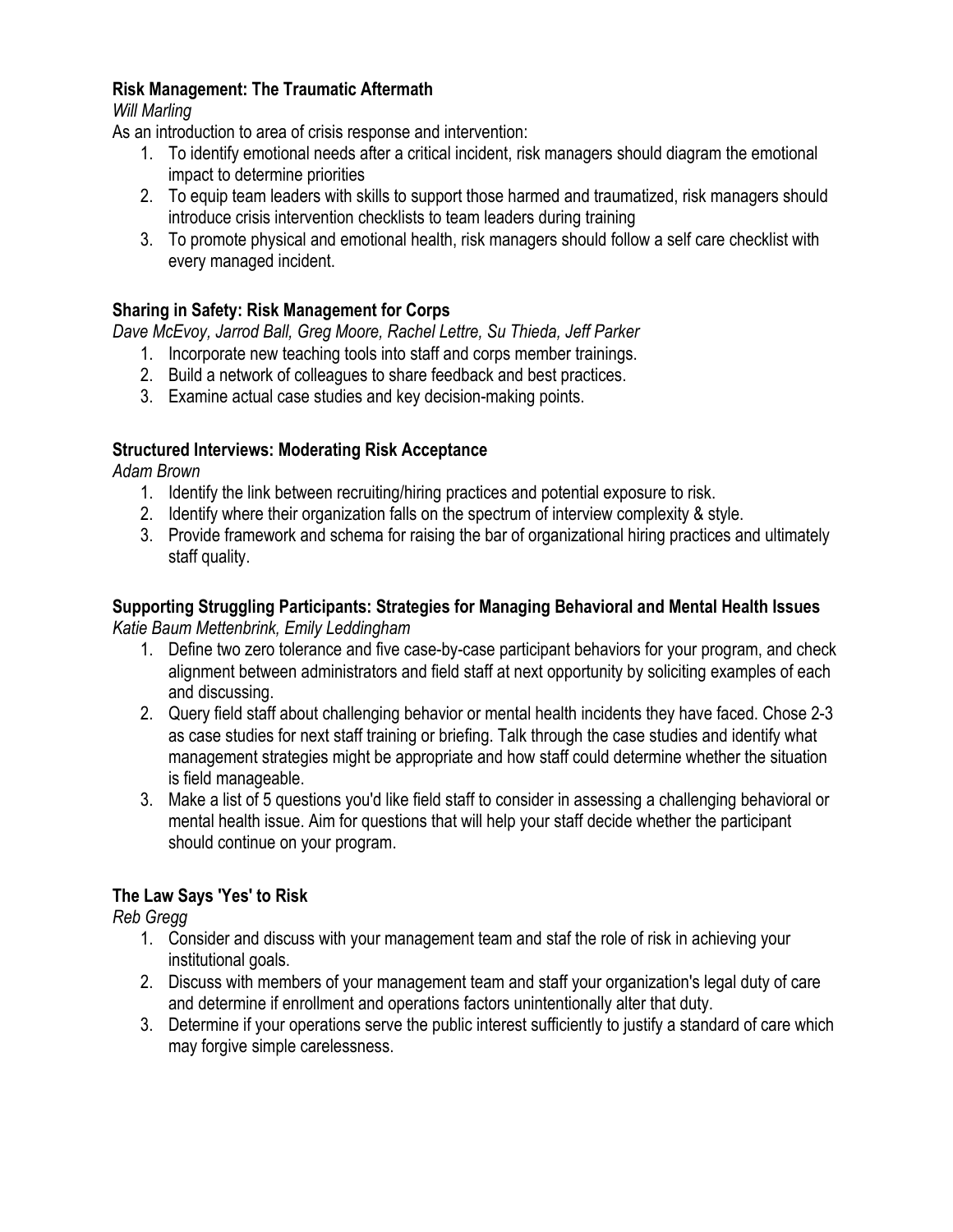#### **The Normalization of Deviance**

*Aram Attarian*

- 1. To become familiar with the factors associated with the potentially problematic safety concern of Normalization of Deviance
- 2. To identify, share and share the causes.
- 3. To create an institutional awareness of Normalization of Deviance.

#### **The Value and Practice of Medical Screening**

*Amberleigh Hammond*

- 1. Analyze what the purpose of medical screening is for your program.
- 2. Articulate your organizational risk tolerance as it pertains to medical screening, accepting participants, and the complexity of a possible evacuation.
- 3. Create/modify your medical form based on the purpose of their screening, staff training, and course environment.

#### **Top 10 General Dos and Don'ts to Avoid in Liability**

*Tracey Knutson*

- 1. Identify at least two areas where their practices intersect with or create potential liabilities.
- 2. Identify at least two areas where recent claims that have been identified in the law could be avoided in their operation.
- 3. Identify specific existing practices and/or policies and procedures for areas that can and should be updated or revisited.

#### **Tough Mudder Tragedy: Lessons Learned (So Far)**

*Jill Penwarden*

- 1. Identify ways to address an activity's inherent risks to the extent possible, including appropriate staffing, identification of and compliance with applicable safety standards, drafting and implementation of emergency response plans, and by setting participant expectations and rules.
- 2. Identify and learn ways to allocate risks when contracting with third party vendors.
- 3. Learn how to protect your organization by utilizing appropriate contracts and having insurance in place in advance of an activity or event.

#### **Tower of Babel: Complexities in Inter-cultural Emergency Response**

*Tim Hare*

- 1. List the resources that you currently have in place to support your international programs.
- 2. 2. Identify blind-spots (trainings, medical resources, cultural understanding) and develop a strategy for addressing them.
- 3. Find one person at this conference from a different culture and talk to them about differing perceptions of risk between your two cultures.

#### **Training Your Leaders as Wilderness Medicine Instructors**

*Dave McEvoy*

- 1. Participants will return to their employers/ organizations, review their injury and illness data (or lack thereof), and modify the suggested first curriculum for their own staff.
- 2. Participants will present the first aid curriculum to their own field staff, who will then deliver the information to their own students/ volunteers in the field
- 3. Participants will realign their organizations' risk management policies to better support the prevention of the most common backcountry injuries and illnesses.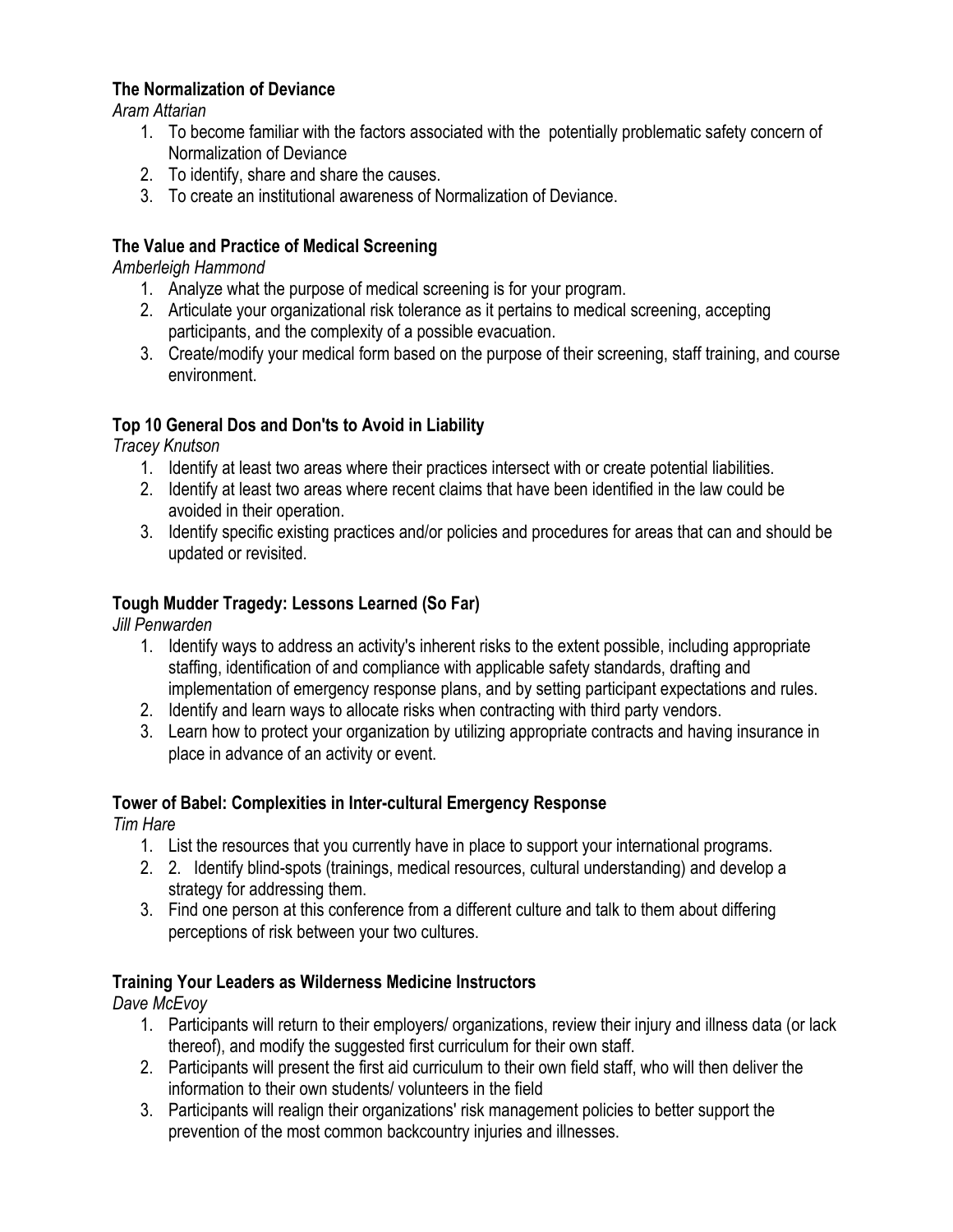#### **Training Your Staff to be Risk Managers**

*Liz Tuohy*

- 1. After you or your staff prioritizes one risk management area that needs better preparation, design an impactful training exercise to meet that goal. At the same time, cut lower prioity topics from your training.
- 2. Identify and address one thing in your organizational risk management culture that is preventing your staff from becoming better risk managers.
- 3. Align the risk management language in your organization's field staff interview questions, position descriptions, and evaluations.

#### **Two Silos and a Crosswalk**

*Reb Gregg*

- 1. Test the elements in each silo against your operation. Do they fit? What might you add to either silo?
- 2. Are there elements you had not considered (administrative support, or record keeping, for example)?
- 3. How would you grade your program with respect to attention being paid to the elements in each silo?

#### **Travel Health for International Programming**

*Bill Frederick*

- 1. Identify specific overseas medical resources for each itinerary and determine their relative capabilities.
- 2. Prepare staff and participants for international travel in regards to health issues.
- 3. Prevent and avoid travel related illnesses.

#### **Understanding Andragogy: Designing your Staff Training to Motivate Adult Learners**

*Jess Wilson, Joanna Lemmon*

- 1. Define difficulties within your existing staff training. Identify where Knowles theory of Andragogy (adult learning theory) is missing.
- 2. Prepare for your next staff training by including lessons or information based on the motivations of adult learners; thus better meeting the needs of your staff.
- 3. Post staff training debrief with your staff on effectiveness of updated presentation of information. Were they engaged with content? Did they retain information?

#### **Understanding Hotchkiss: What Happened and How it Impacts Your Program**

*Frances Mock*

- 1. Consider the risks of your program and the scope of the warnings you provide to participants.
- 2. Confer with a local attorney about the law governing your programs on the scope of your duty of care and your duty to warn.
- 3. Consider additional safety precautions you may need to take to protect students from known risks.

#### **WFR Recertification**

*Gates Richards, David Janney*

- 1. Renew Wilderness and CPR certifications.
- 2. Use the course content to compare current trends in wilderness medicine decision-making guidelines with an individual's organization protocols.